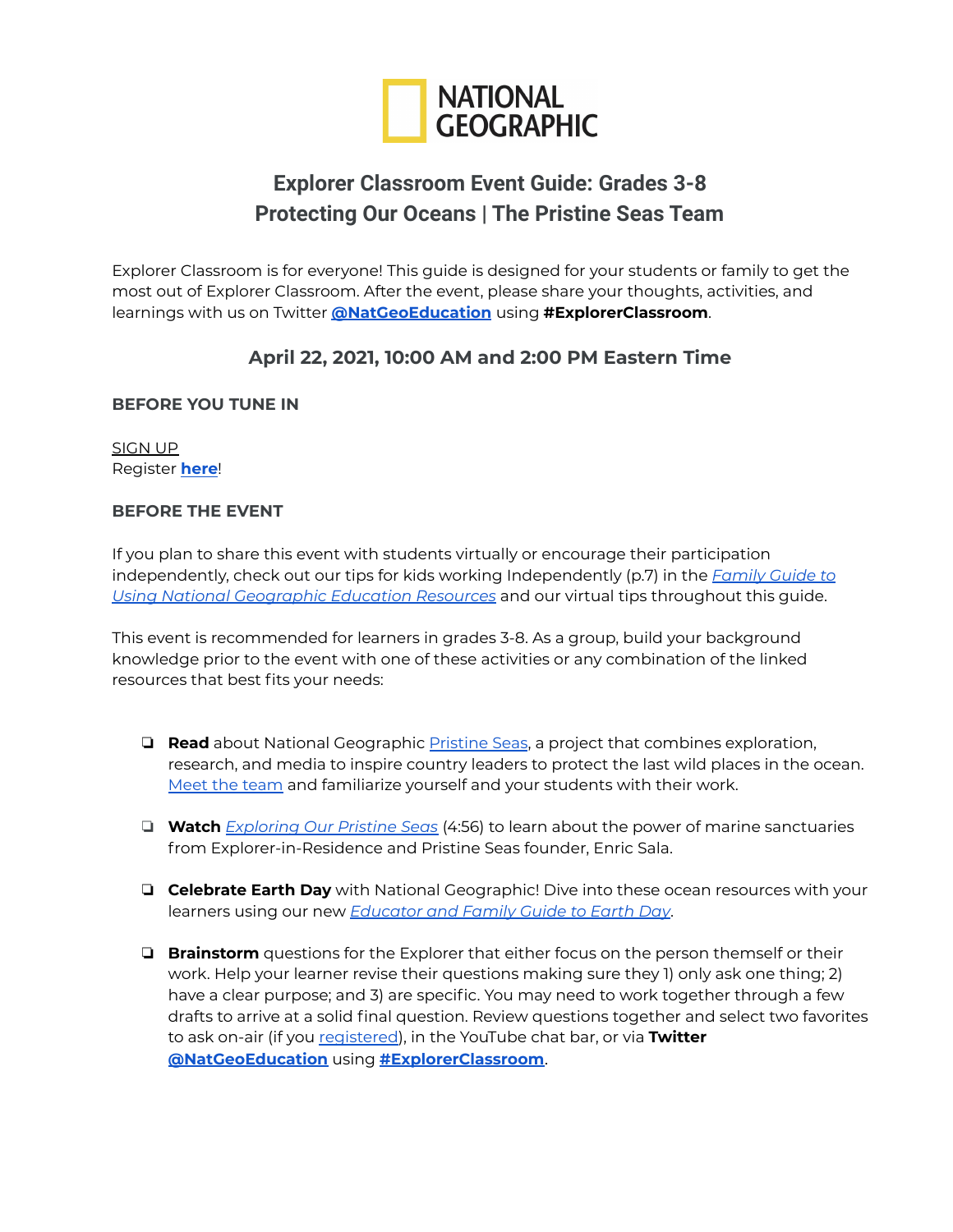## **DURING THE EVENT**

As you listen, have students take notes using one of the graphic organizers listed below.

- ❏ *[Two-Column](https://www.nationalgeographic.org/media/two-column-chart/) Chart*: Print copies or ask your students to draw their own two-column chart. Have your students write things they are learning in one column and in the other, write questions about that information, or draw something related to it.
- ❏ *[Cause-and-Effect](https://www.nationalgeographic.org/media/cause-and-effect-diagram/) Diagram*: Have your students use this organizer to identify what happened (effect) and why it happened (cause).

## **AFTER THE EVENT**

### DISCUSSION QUESTIONS

Debriefing as a class or a family is an important part of the learning journey. Discussion helps learners process ideas, reflect, and make new connections. Use these questions to help provide context to the event. The questions are open-ended and designed to facilitate a discussion about the event you just participated in together. You know your students best! Modify these questions as necessary to spark conversation.

- 1. What was your favorite part of today's talk? Why?
- 2. What was one new thing you learned during the Explorer Classroom event you didn't know before? What is one question you still have?
- 3. Why do you think protecting the ocean is important?
- 4. Is there a part of the ocean you want to explore? Why?
- 5. What skills, tools, or knowledge would you need to explore?

#### REFLECTION ACTIVITY

We encourage students to reflect on what they've learned from the Explorer during the event by completing one of the following tasks and sharing their work with the class, a friend, or family member. Share their great work with us on Twitter[—@NatGeoEducation](https://twitter.com/NatGeoEducation) [#Explorer](https://twitter.com/hashtag/ExplorerClassroom?src=hashtag_click) [Classroom—](https://twitter.com/hashtag/ExplorerClassroom?src=hashtag_click)so the Explorer can see how much they've learned!

- Write a short news article to tell others what the Pristine Seas team is working on and why that work is important.
- Produce a short video or social media post explaining one thing you learned today and one thing you're curious to learn more about.
- Have a class discussion: What's an area in your community you think is important to protect and conserve? Why? How? Who could lead that effort?

#### EXTENSION RESOURCES

Try one of these resources and keep your students exploring with National Geographic Education.

● *Join in the Mission:* What are you passionate about? Take some time to talk to your friends about your passion and help spread the word about protecting the ocean, like the Pristine Seas team!